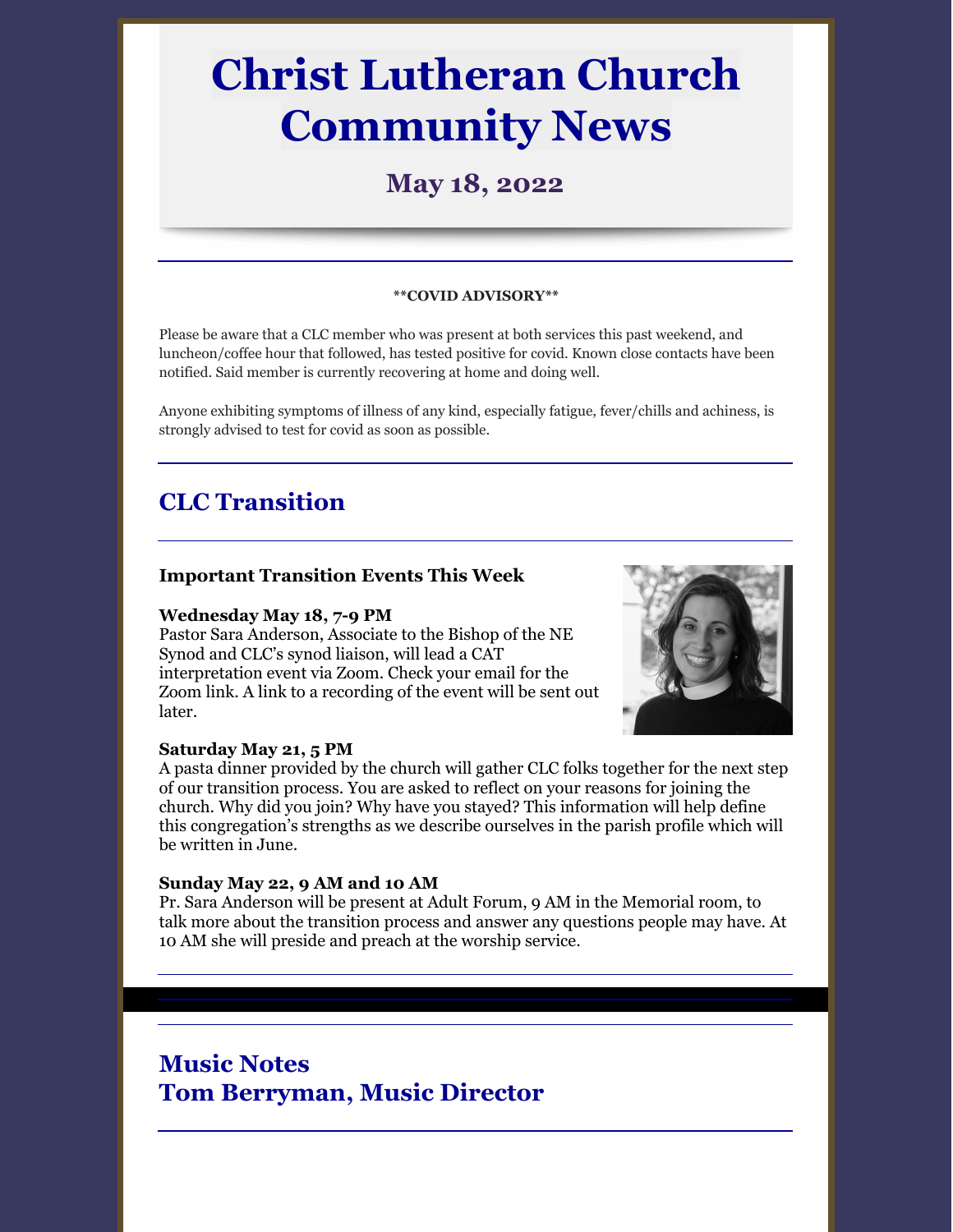

### **Quilts for the World**

*A short video [featuring](https://youtu.be/ruzYj5n70I0) Katie's Quilters of Metro West*and including some of our own CLC quilters is now posted on our website. The video shows quilts under construction, a gallery of completed quilts. The images are accompanied by some American hymn tune settings for viola and piano that my wife Joan and I recorded. The periodic ingathering of quilts from around New England will be celebrated on Quilt Sunday at CLC, June 19. A truck from Lutheran World Relief will load up all of the boxed quilts and head for Baltimore and destinations around the world.

**Music for May 22, The Sixth Sunday of Easter** includes "Priere du Christ Montant Vers Son Pere" ("Prayer of Christ Ascending to His Father") from *The Ascension* (1933) by French composer and organist Olivier Messiaen. Messiaen captions his composition with this quote from John 17:

"*And now, O Father, I have manifested thy name unto all people…and now, I am no more in the world, but these are in the world and I come to Thee."*

Hymns on May 22:

That Easter Day with joy was bright ELW 384 verses 1, 2 & 4 Love divine, all loves excelling ELW 631 verses 1, 2 & 4 Look, now he stands! verse 4 When peace, like a river ELW 785 Crown Him with many crowns ELW 855 verses 1, 4  $\&$  5

### **Church Notes**

This time of transition is an opportunity to try some new ways of doing things. You will notice changes in the Sunday church bulletin as members of the Worship, Music, and Visual Arts Committee in consultation with Tom Berryman, Music Director, experiment with ways to prepare an easily followed order of worship while considering the workload of office staff reduced during the pastoral vacancy from three members who produce the bulletin to two members. The changed format and look of the bulletin will run for several weeks in order to acclimate worshippers to the changes. In the meantime you are invited to offer your feedback on the changes to members of the committee and the music director: Phil Roberts, Hannele Saramo-Raja, Dorothy Nail, Rolf Larson, Joyce Simon, and Tom Berryman.

CLC has received a letter of thanks from ELCA Bishop Elizabeth Eaton and New England Synod Bishop James Hazelwood for the \$41,059 contribution to Mission Support for synod and churchwide ministries.

### **Adult Formation**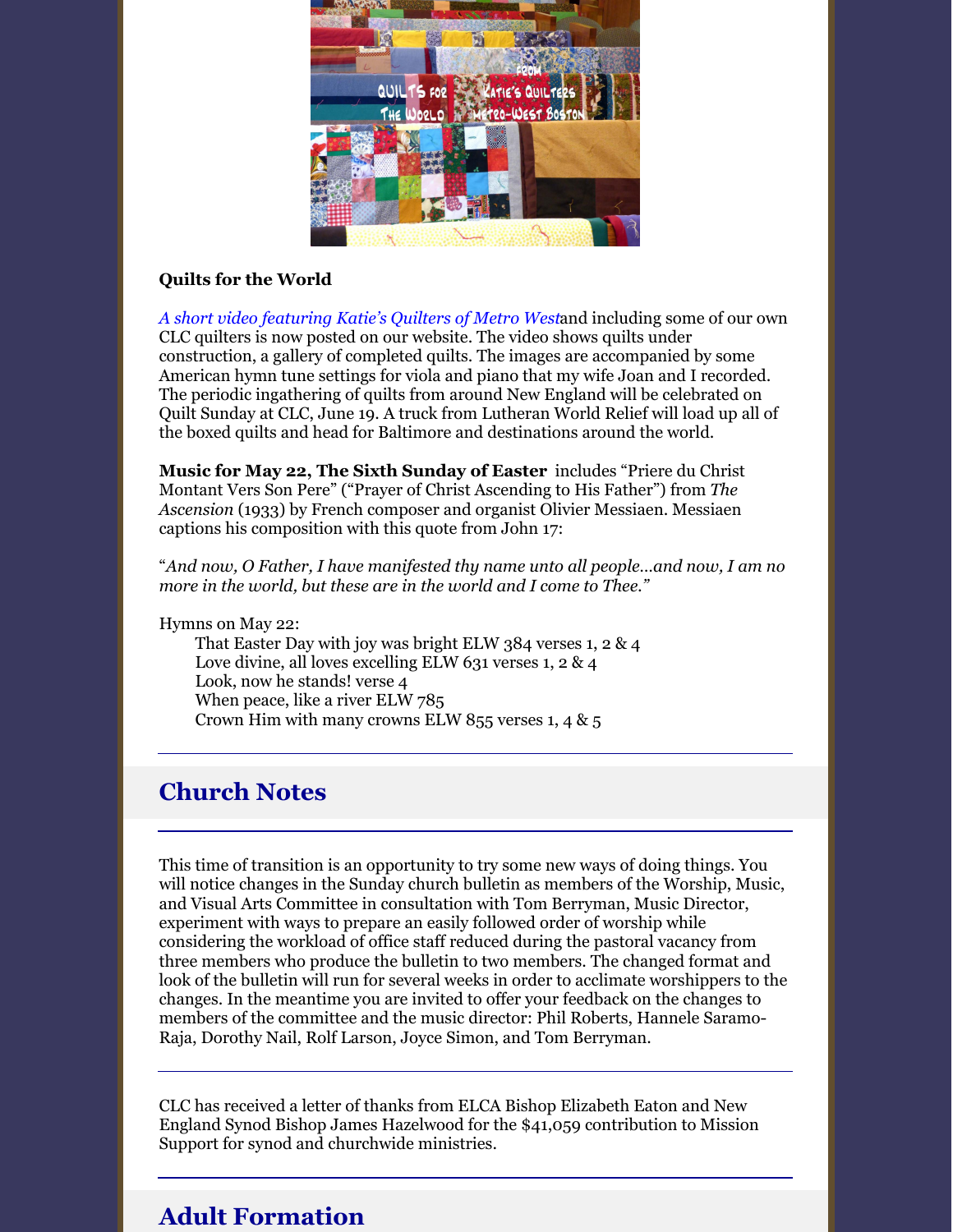CLC's Social Justice Committee invites you to join with the "Green Reads" book group in a **Community Read**, **Sunday, June 12, 4 pm** of the book*Saving Us: A Climate Scientist's Case for Hope and Healing in a Divided World*, written by Katharine Hayhoe. Folks from around Natick will gather with CLC Book Group members and "Green Readers" outdoors on the church lawn to discuss effective ways to engage people in conversations about climate change. Each Sunday at worship we offer an intercessory prayer for creation. As people of faith, how do we carry those prayers into our conversations with others about ways to care for creation?

On **June 6, 7:30 pm,** CLC Book Group members will gather via Zoom to discuss a book each has selected from their own bookshelves, offering a smorgasbord of book suggestions to one another. Pick a short book so that you can join the Community Read on June 12!

### **Looking Ahead**

**Sunday June 12, 11 AM** – the Transition Team will host a Ministry Profile Writing Event. Results of all of the previous transition activities will be used to produce a document that the Call Committee will then use in the search for our next pastor.

# **Call to Action**

**Calumet Walk the Walk 2022** – Nadia and James Salerno will again lead CLC's team for this event to benefit Camp Calumet. For more information contact Nadia or James or see the Calumet website: calumet.org.

#### **READINGS FOR THIS WEEK** May 22, 2022

First Reading *Acts [16:9-15](https://members.sundaysandseasons.com/Home/Index/2022-5-22/0#)*

For the Psalm *[Psalm](https://members.sundaysandseasons.com/Home/Index/2022-5-22/0#) 67*

Second Reading *[Revelation](https://members.sundaysandseasons.com/Home/Index/2022-5-22/0#) 21:10, 22--22:5*

Gospel *John [14:23-29](https://members.sundaysandseasons.com/Home/Index/2022-5-22/0#)*



*The Rev Sara Anderson, Presiding*

Christ Lutheran Church 113 Union Street Natick, MA 01760